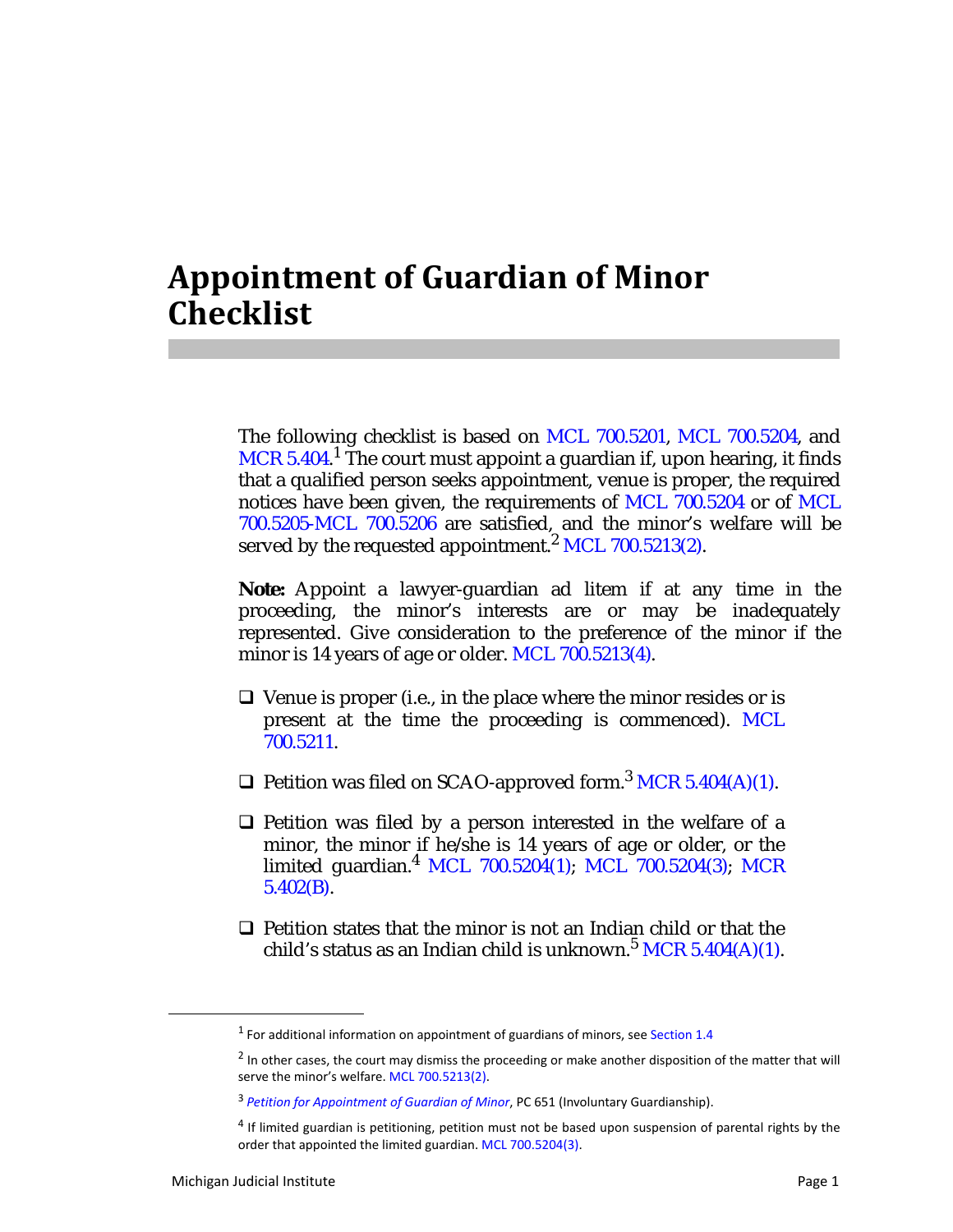If requested, all documented efforts made to determine a child's membership or eligibility for membership in an Indian tribe have been provided to the court and parent(s). MCR 5.404(A)(1).

- $\Box$  If the petition states that it is unknown whether the minor is an Indian child, the investigation includes an inquiry into Indian tribal membership. $6 \text{ MCR } 5.404 \text{(A)}(2)$ .
- $\Box$  Proper notice of hearing by petitioner. MCL 700.5213(1); MCR 5.402(C); MCR 5.125(C)(20)-(21).
- $\Box$  May permit use of videoconferencing technology in accordance with MCR 2.407, if requested by a participant or sua sponte.<sup>7</sup> MCR 5.140(A). "[I]f the subject of the petition wants to be physically present, the court must allow the individual to be present."8 MCR 5.140(C).
- The DHHS or a court employee conducted an investigation into the guardianship, as ordered. $9 \text{ MCL } 700.5204(1)$ ; MCR  $5.404(A)(2)$ .
- A Computerized Criminal History (CCH)/Criminal History Record (CHR) and/or Central Registry (CR) clearance was completed for the nominated guardian, if ordered.
- Ensure petitioner filed a social history on a SCAO-approved form (*Minor Guardianship Social History*, PC 670) before holding the hearing. MCR  $5.404(A)(4)$ .
- $\Box$  Appointing a guardian for an unmarried minor is proper under MCL 700.5204(2).
	- **•** Parental rights of both parents or surviving parent are terminated/suspended by prior court order; by judgment of divorce/separate maintenance; by death; by judicial determination of mental incompetency; by disappearance;

<sup>5</sup> If petition states that the minor *is* an Indian child, do not continue with this checklist. See Section VI. If petition *does not state* whether the child is an Indian child, the court must inquire if the child or either parent is a member of an Indian tribe, MCR 5.404(D), and if so, the court must either dismiss the petition or allow the petitioner to comply with MCR 5.404(A)(1). MCR 5.404(D).

<sup>&</sup>lt;sup>6</sup> If this has not been done, do not continue with the proceeding. Order the DHHS or court employee to make this inquiry before proceeding.

 $<sup>7</sup>$  If videoconferencing technology is used, it must be "in accordance with the standards established by the</sup> State Court Administrative Office[,]" and the proceeding "must be recorded verbatim by the court." MCR 5.140(D).

<sup>&</sup>lt;sup>8</sup> "The right to be physically present for the subject of a minor guardianship applies only to a minor 14 years of age or older." MCR 5.140(C).

<sup>&</sup>lt;sup>9</sup> Ordering an investigation is not required. MCL 700.5204(1); MCR 5.404(A)(2).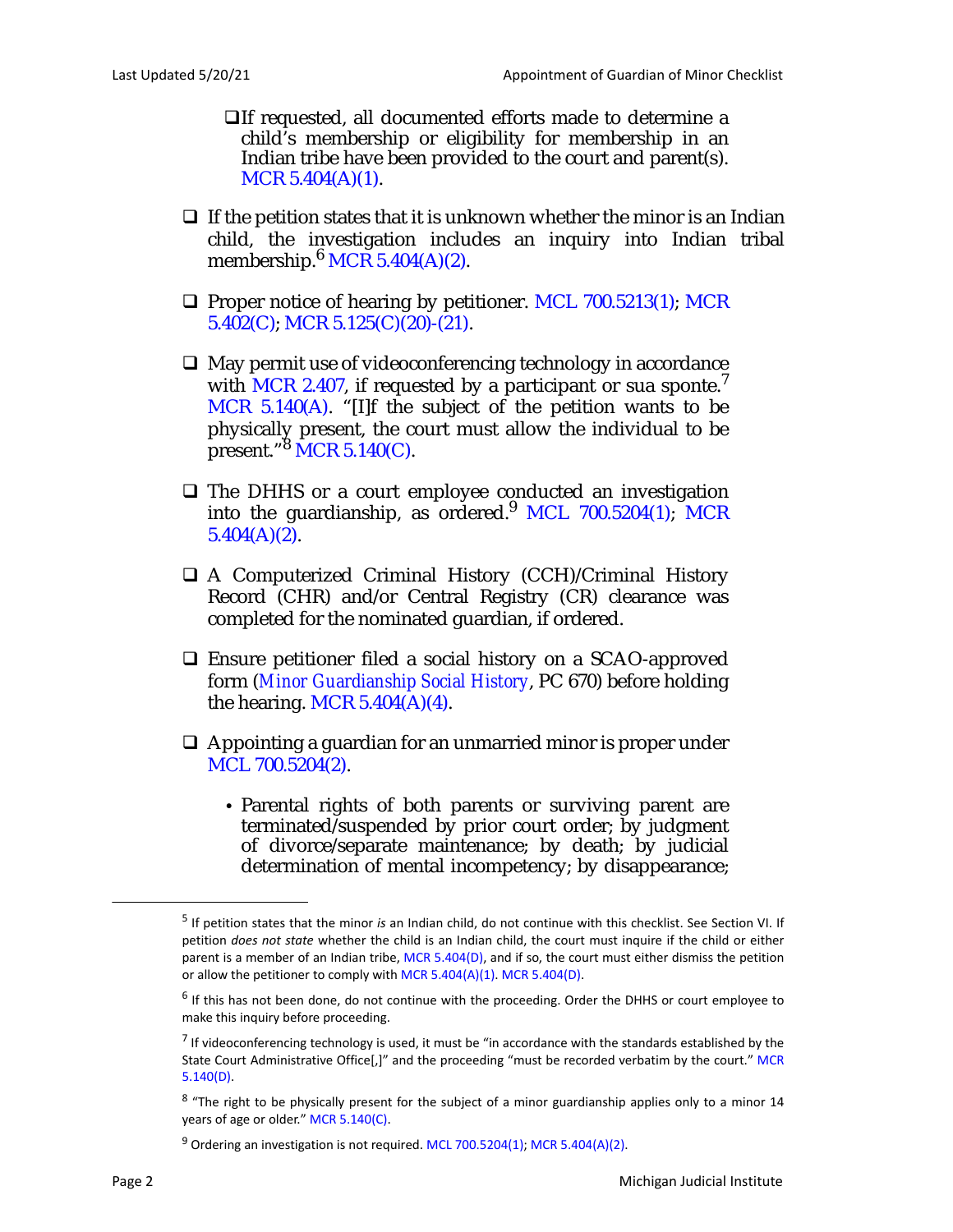or by confinement in a place of detention. MCL 700.5204(2)(a).

- **•** Parent(s) permit minor to reside with another person and do not provide the other person with legal authority for minor's care/maintenance, and minor is not residing with his/her parent(s) when petition is filed. MCL 700.5204(2)(b).
- **•** All of the following: minor's biological parents have never been married to one another; minor's parent who has custody of the minor dies/is missing and other parent has not been granted legal custody under court order; person whom petition asks to be appointed guardian is related to minor within fifth degree by marriage/blood/adoption. MCL 700.5204(2)(c).
- A guardian appointed under MCL 700.5202 (parental appointment of guardian for minor by will) whose appointment is not prevented or nullified under MCL 700.5203 (minor 14 years of age or older may prevent/terminate parental appointment of guardian) has priority over a guardian who may be appointed by the court. MCL 700.5204(4). The court may proceed with an appointment upon a finding that a guardian appointed in a manner described in MCL 700.5202 has failed to accept the appointment within 28 days after the notice of the guardianship proceeding. MCL 700.5204(4).
- $\Box$  Order minor ward's parents to pay reasonable support and/or parenting time if necessary for minor's welfare. MCL 700.5204(5).
- $\Box$  Appoint guardian ad litem if assistance is needed to determine minor's best interests. MCL 700.5213(6).
- $\Box$  Appoint temporary guardian with status of ordinary guardian, if necessary, for period not to exceed six months. MCL 700.5213(3).
- $\Box$  Appoint guardian who will serve minor's welfare, if he/she is under 14 years of age. MCL 700.5212; MCL 700.5213(2).
- $\Box$  Appoint person nominated by minor 14 years of age or older unless appointment is contrary to minor's welfare. MCL 700.5212; MCL 700.5213(2).
- $\Box$  Discuss the parties' expectations on the record, e.g., duration of guardianship (short-term vs. indefinite), so that everyone involved is clear on the overall guardianship plan.